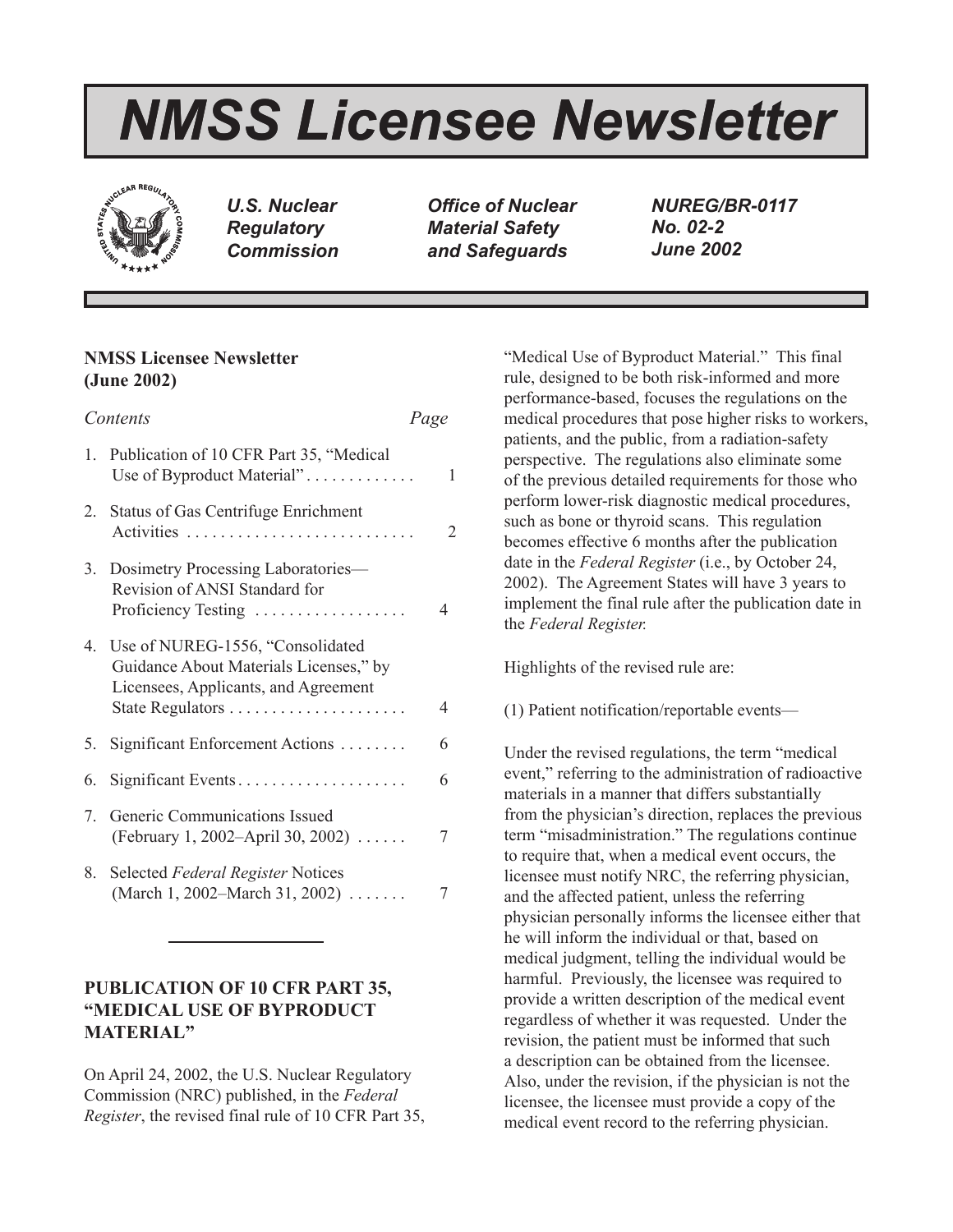#### (2) Radiation Safety Committee—

Under the revised regulations, the Radiation Safety Committee is responsible for broad oversight of the uses of certain radioactive materials. However, the current specific responsibilities of the Radiation Safety Committee have been transferred from the Committee to licensee management. A Committee is still required for certain medical licensees performing two or more higher-risk activities, such as those used in the treatment of cancer. The regulations specify radiation safety goals or objectives for the Committee, but allow licensee management flexibility in implementing those goals.

(3) Physician's written directions—

Detailed requirements for a medical licensee to have a quality management program have been deleted. Instead, the revised regulations require that licensees have written procedures for those activities involving higher risk. Licensees must develop and maintain procedures to provide high confidence that the right patient receives the correct dose at the correct treatment site, consistent with the physician's written instructions.

(4) Training and experience—

Some of the training requirements for individuals performing diagnostic procedures using radioactive materials in unsealed form have been reduced, consistent with the lower risk associated with these procedures. However, the revised regulations retain the current training requirements for individuals using sealed sources of radioactive material for therapeutic administrations because of the higher risk associated with using these types of material. The training and experience requirements contained in Subpart J of the current regulation are also being retained for a 2-year transition period from the effective date of the revised rule. For Agreement States, this 2-year transition period begins on the effective date of the revised rule and runs concurrently with the 3-year timeframe for adopting a compatible medical rule.

The revised rule also addresses a petition for rulemaking filed by the University of Cincinnati. The petition requested a 5-millisievert (mSv) (500-millirem) radiation dose limit for certain

individuals (whom the physicians have determined are necessary for the patients' physical or emotional support) visiting patients who are required to be confined to the hospital while receiving radiation treatment. The response to the petition, incorporated into the rule, allows physicians the discretion to permit visitors to receive up to 5 mSv (500 millirem) from exposure to a hospitalized patient. The current limit of 1 mSv (100 millirems) per year for visitors is the same as for members of the public under other circumstances. The Agency believes the emotional benefits to the patients and the visitors outweigh any small increases in radiation risk to the visitors, and, accordingly, physicians should be provided the flexibility to make decisions regarding patients' visitors. In addition, the revised rule adds a requirement for reporting unintended medical radiation exposure of an embryo, fetus, or nursing child.

Revised Part 35 can be viewed at: *http://ruleforum.llnl.gov/cgi-bin/ library?source=\*&library=final\_lib&file=\**

(Contact: Roger W. Broseus, 301-415-7608; e-mail: rwb@nrc.gov)

# **STATUS OF GAS CENTRIFUGE ENRICHMENT ACTIVITIES**

## *Background*

Enrichment of uranium in the United States has been performed since the 1950s at three gaseous diffusion plants in Oak Ridge, Tennessee; Piketon, Ohio; and Paducah, Kentucky. Currently, only the Paducah plant, operated by U.S. Enrichment Corporation (USEC), is still enriching uranium in the U.S. Gaseous diffusion technology has been effectively used over the last 50 years, but is energyintensive and more expensive than the gas centrifuge enrichment currently being used by Urenco in the United Kingdom, Germany, and The Netherlands. Over the last 15 years, uranium enrichment has become a very competitive industry. Until 1998, the Federal government operated the enrichment plants in the U.S. under the auspices of the U.S. Department of Energy (DOE), and its predecessors, and USEC, as a Federal corporation. In 1998, the Federal government privatized USEC through an Initial Public Offering process.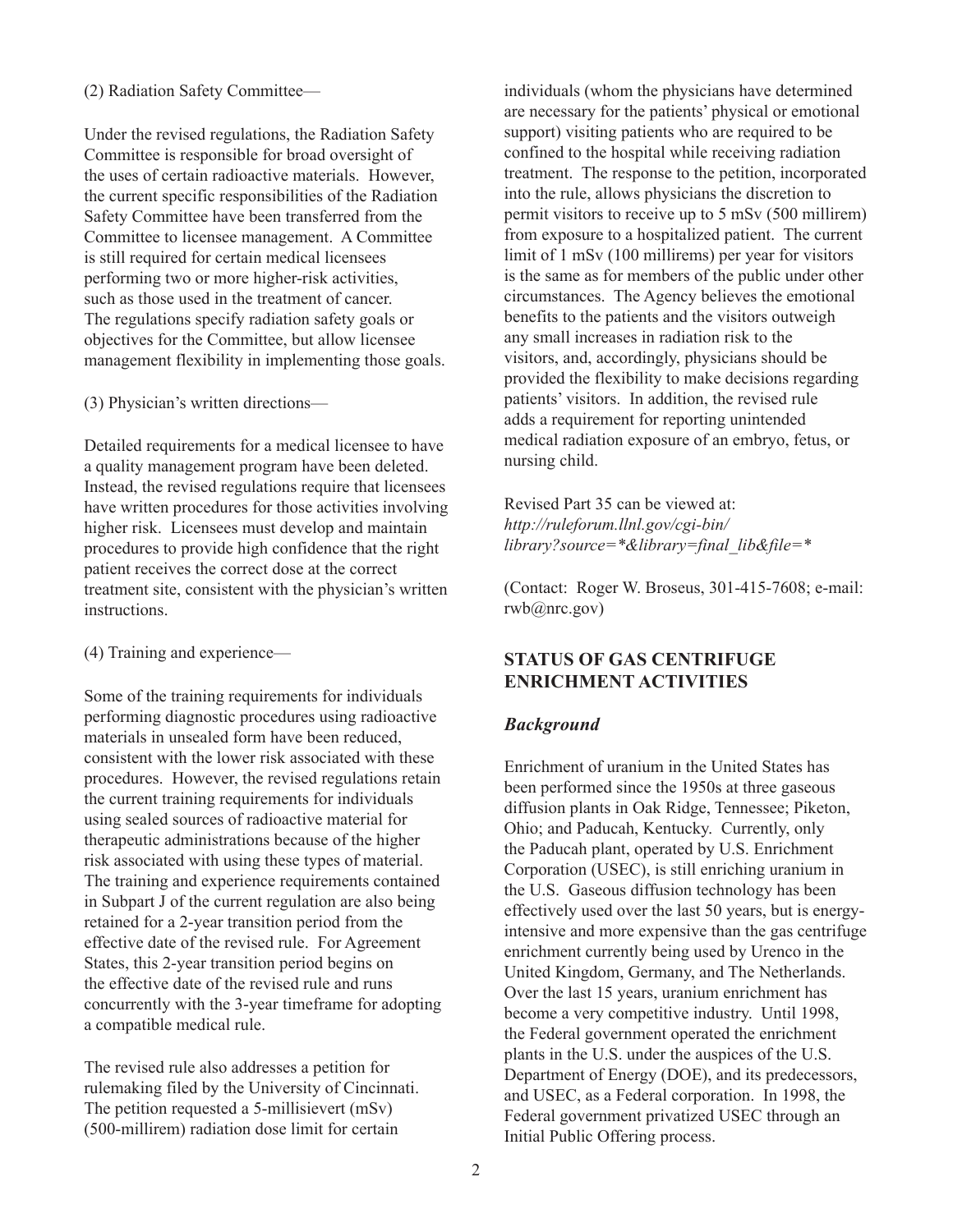In the 1980s, DOE developed a gas centrifuge program, including construction of a test cascade at the Piketon enrichment plant. However, in 1986, DOE decided to drop gas centrifuge in favor of the Advanced Vapor Laser Isotope Separation (AVLIS) process. Research on the AVLIS process continued until 2000, when USEC, which had acquired the rights to the process in its privatization, decided to terminate the program because it did not believe a full-scale plant would provide an adequate rate of return on its investment. Instead, USEC began to reconsider gas centrifuge technology as a more practical advanced enrichment technology to replace the gaseous diffusion process.

In the early 1990s, Urenco teamed up with several U.S. utilities to form the Louisiana Energy Services (LES) partnership. LES submitted a license application for a 1.5 million Separative Work Unit (SWU) plant to be sited in Homer, Louisiana. As a result of an extended licensing hearing process, in 1998, LES decided to terminate the licensing action.

#### *The LES Program*

In December 2001, LES informed the U.S. Nuclear Regulatory Commission (NRC) that it intended to submit, in 2002, a license application for a gas centrifuge plant, using the technology it had developed in Europe.

LES considers that there was a market need for lowcost, reliable enrichment capacity within the U.S. Based on LES experience in using gas centrifuge enrichment in Europe, it wants to license and construct at least a 3-million SWU plant and begin production in 2007. The plant would consist of six 500,000-SWU cascades.

The LES partnership is made up of limited and general partners currently consisting of Urenco, Exelon, Duke Power, Louisiana Power and Light, and Fluor Daniel. The partnership intends to use sixth-generation Urenco gas centrifuge technology that is currently operating in Europe. Presently, Urenco has a capacity of about 5 million SWU (about 15 percent of the world enrichment market) and provides enrichment services in Western Europe, the U.S., and Asia.

LES plans to submit, to NRC, a license application and an environmental report in 2002. LES projects license approval in the second or third quarter of Calendar Year (CY) 2004, with construction beginning in third or fourth quarter CY 2004. The first 500,000-SWU cascade is planned to be on-line by the end of CY 2006. Full capacity is projected to be in 2010 or 2011, depending on market demand. LES has not yet selected a site for its enrichment facility, but indicated it would be co-located with an existing nuclear facility.

## *The USEC Program*

In January 2002, USEC informed NRC, that it would submit a license application for a lead cascade plant in late 2002. The lead cascade will be based on DOE Advanced Gas Centrifuge technology. In the 1980s, more than 1300 gas centrifuges were installed and 700 operated with uranium hexafluoride at the Gas Centrifuge Enrichment Plant in Piketon, Ohio. About 100 machines operated for 9 months. The USEC objective is to replicate the existing technology and reduce costs using advances in carbon fiber and other material and manufacturing technologies. It is not to develop a new technology.

The USEC program would be performed in three phases: (1) a demonstration program under DOE auspices and regulatory control; (2) the lead cascade phase; and a (3) commercial deployment phase. The demonstration phase is intended to obtain detailed test data for the gas centrifuge machines. The lead cascade program is intended to provide reliability information on the machines and auxiliary systems as it would be used in commercial operations. The plant would recycle tails and product with no production withdrawals except for sampling. Up to 240 gas centrifuge machines would be used in the lead cascade and have a possession limit of 250 kg (500 lbs) uranium hexafluoride at an enrichment level consistent with the current gaseous diffusion plants. The commercial plant would have a capacity of 3.5 million SWU per year, with up to 10 percent enrichment. USEC plans to submit a license application for the commercial-scale license in 2004. At this time, USEC has not decided on sites for the two facilities. A siting decision would be made as part of preparing the license application.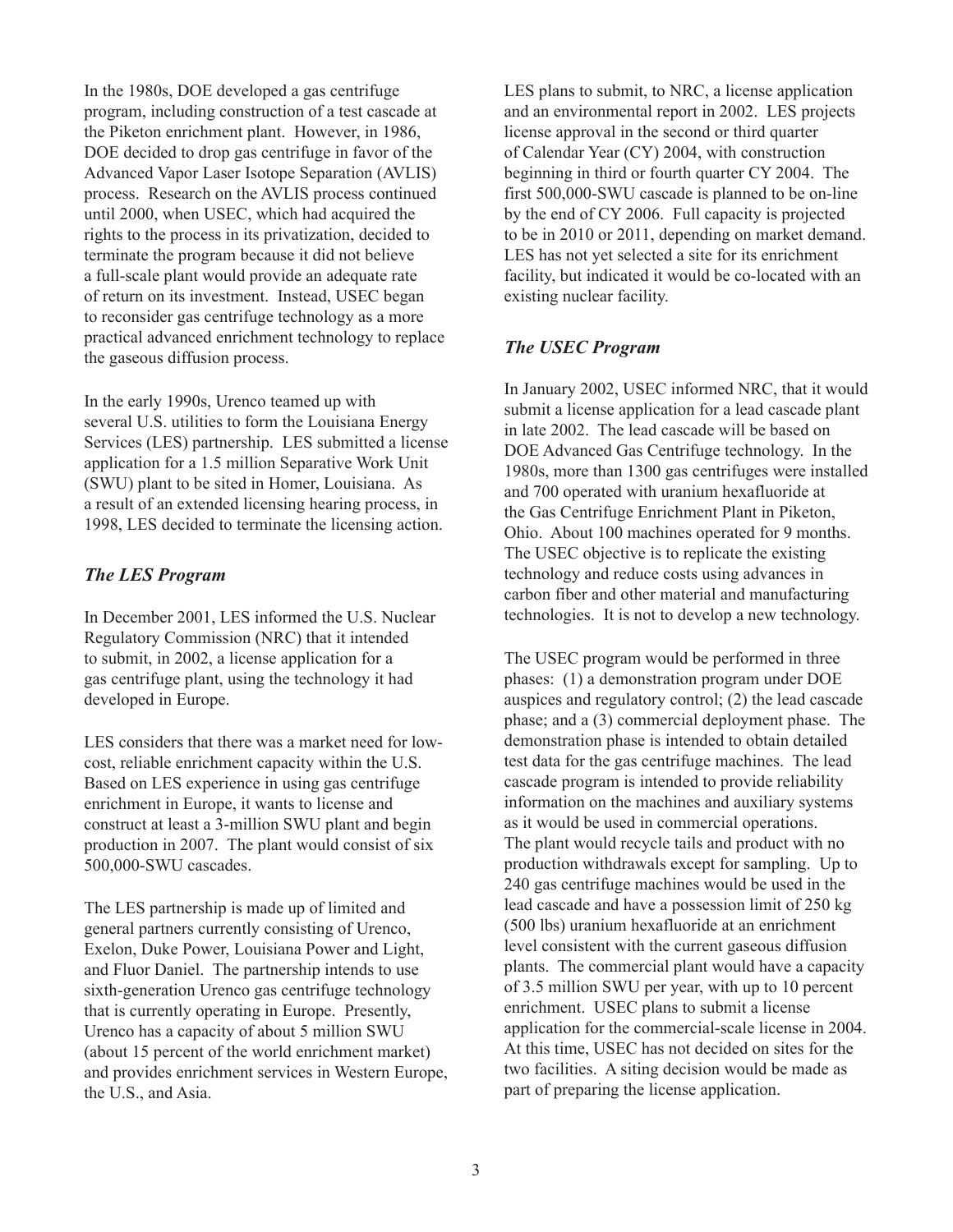(Contact: Timothy Johnson, 301-415-7299; e-mail: tcj@nrc.gov)

# **DOSIMETRY PROCESSING LABORATORIES—REVISION OF ANSI STANDARD FOR PROFICIENCY TESTING**

The U.S. Nuclear Regulatory Commission (NRC) and the National Institute of Standards and Technology, through an Interagency Agreement, provide an accreditation program for processors of personnel dosimeters. That accreditation program is known as the National Voluntary Laboratory Accreditation Program (NVLAP) for Ionizing Radiation Dosimetry. NRC's regulations (10 CFR 20.1501) require that personnel dosimeters that need to be processed to determine dose must be processed and evaluated by a dosimetry processor that holds current personnel dosimetry accreditation from NVLAP.

The standard used by NVLAP for testing and accrediting personnel dosimetry processors has been revised. The revised standard, ANSI/HPS N13.11-2001, "Personnel Dosimetry Performance— Criteria for Testing," has been adopted by NVLAP in the accreditation process. The phase-in period will begin July 1, 2002, and conclude June 30, 2004. During the phase-in period, dosimetryprocessing laboratories will be tested against the revised standard when their normal accreditation dates come due. Any laboratory that fails the proficiency test because of changes made in the revised standard will not have its accreditation suspended, but will be given the opportunity to retest and pass those failed categories before June 30, 2004, to maintain accredited status. However, any failure of proficiency testing during this phase-in period not attributable to changes in the test standard could affect the laboratory's accreditation status, as is the current practice.

A copy of the revised standard, ANSI/HPS N13.11-2001, is available for a fee from the Health Physics Society at the following internet address: http://www.hps.org. For further information on the implementation of the revised standard, contact Carroll S. Brickenkamp, National Institute of Standards and Technology, Department

of Commerce, NVLAP, Building 820, Room 286, Gaithersburg, MD 20899, telephone 301- 975-4291, e-mail: cbrickenkamp@nist.gov.

(Contact: Betty Ann Torres, 301-415-0191; e-mail: bat@nrc.gov)

# **USE OF NUREG-1556, "CONSOLIDATED GUIDANCE ABOUT MATERIALS LICENSES," BY LICENSEES, APPLICANTS AND AGREEMENT STATE REGULATORS**

Note: This is a reprint of an article from the December 2001-January 2002 issue.

The United States Nuclear Regulatory Commission (NRC) has produced a series of technical reports (NUREG-1556 series, "Consolidated Guidance about Materials Licenses") providing programspecific guidance. The series contains 20 volumes intended to facilitate the processes of license application, NRC review of applications, renewal of licenses, and NRC inspection of licensees. This series of NUREGs also provides a comprehensive source of reference information about materials regulations for those involved in various aspects of licensed materials use. The NUREGs are reviewed and, if necessary, revised every 3 years.

All 20 NUREGs, with the exception of Volume 9, "Program-Specific Guidance About Medical Use Licenses," have been published in final form. Volume 9 will be issued for a 60-day public comment period and finalized after comments have been considered. Development of the NUREG-1556 series supports NRC's performance goals of maintaining safety, improving public confidence, and increasing efficiency, effectiveness, and realism, as well as reducing unnecessary regulatory burden.

NRC strongly encourages current licensees, applicants for licenses, and Agreement State regulators to use the NUREG-1556 guidance documents in preparing new and renewal applications. We believe that use of these documents will make the NRC staff's review of these applications and inspections more effective and efficient. It is particularly important that licensees and applicants use these documents, because they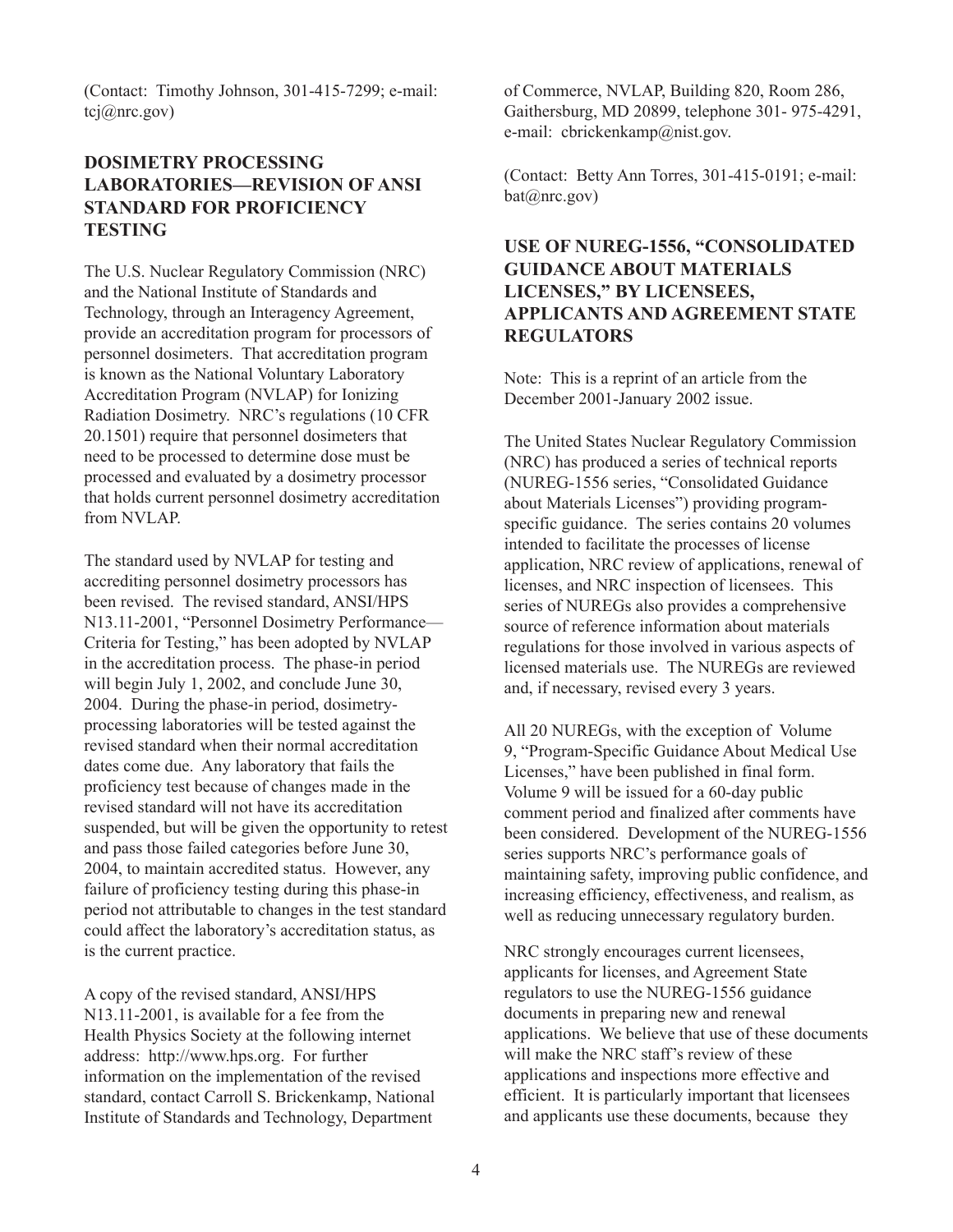supersede much of the guidance previously used for licensing. NRC's report, "Phase II—Byproduct Materials Review," August 2001, specifically recommended that NRC take a pro-active posture by encouraging licensees to use the NUREG-1556 documents as a means of improving the process for materials licensing. Future license renewal

letters will strongly request that licensees use the NUREG-1556 documents in preparing applications.

The NUREGs are available electronically by visiting NRC's Home Page (http://www.nrc.gov/readingrm/doc-collections/nuregs/staff/sr1556/). For your convenience, a list of these NUREGs follows:

|                | Vol. No. Volume Title                                                                                                                                                                                                                                                      | <b>Final Published</b> |
|----------------|----------------------------------------------------------------------------------------------------------------------------------------------------------------------------------------------------------------------------------------------------------------------------|------------------------|
|                | 1, Rev. 1 "Program-Specific Guidance about Portable Gauge Licenses"                                                                                                                                                                                                        | 11/01                  |
| $\overline{2}$ | "Program-Specific Guidance about Radiography Licenses"                                                                                                                                                                                                                     | 08/98                  |
| 3              | "Applications for Sealed Source and Device Evaluation and Registration"                                                                                                                                                                                                    | 07/98                  |
| 4              | "Program-Specific Guidance about Fixed Gauge Licenses"                                                                                                                                                                                                                     | 10/98                  |
| 5              | "Program-Specific Guidance about Self-Shielded Irradiators"                                                                                                                                                                                                                | 10/98                  |
| 6              | "Program-Specific Guidance about 10 CFR Part 36 Irradiators"                                                                                                                                                                                                               | 01/99                  |
| 7              | "Program-Specific Guidance about Academic, Research and Development, and<br>Other Licenses of Limited Scope"                                                                                                                                                               | 12/99                  |
| 8              | "Program-Specific Guidance about Exempt Distribution Licenses"                                                                                                                                                                                                             | 09/98                  |
| 9              | "Program-Specific Guidance about Medical Use Licenses"                                                                                                                                                                                                                     | Draft                  |
| 10             | "Program-Specific Guidance about Master Material Licenses"                                                                                                                                                                                                                 | 12/00                  |
| 11             | "Program-Specific Guidance about Licenses of Broad Scope"                                                                                                                                                                                                                  | 04/99                  |
| 12             | "Program-Specific Guidance about Possession Licenses for Manufacturing and<br>Distribution"                                                                                                                                                                                | 12/00                  |
| 13             | "Program-Specific Guidance about Commercial Radiopharmacy Licenses"                                                                                                                                                                                                        | 09/99                  |
| 14             | "Program-Specific Guidance about Well Logging, Tracer, and Field Flood Study<br>Licenses"                                                                                                                                                                                  | 06/00                  |
| 15             | "Guidance about Changes of Control and about Bankruptcy Involving Byproduct,<br>Source, or Special Nuclear Materials Licenses"                                                                                                                                             | 11/00                  |
| 16             | "Program-Specific Guidance about Licenses Authorizing Distribution to General<br>Licensees"                                                                                                                                                                                | 12/00                  |
| 17             | "Program-Specific Guidance about Licenses for Special Nuclear Material of Less<br>Than Critical Mass"                                                                                                                                                                      | 11/00                  |
| 18             | "Program-Specific Guidance about Service Provider Licenses"                                                                                                                                                                                                                | 11/00                  |
| 19             | "Guidance for Agreement State Licensees Proposing to Work in NRC Jurisdiction<br>(Non-Agreement States, Areas of Exclusive Federal Jurisdiction, or Offshore Waters)<br>and Guidance for NRC Licensees Proposing to Work in Agreement State Jurisdiction<br>(Reciprocity)" | 12/00                  |
| 20             | "Guidance about Administrative Licensing Procedures"                                                                                                                                                                                                                       | 12/00                  |

(Contact: Carrie Brown, 301-415-8092; e-mail: cxb@nrc.gov)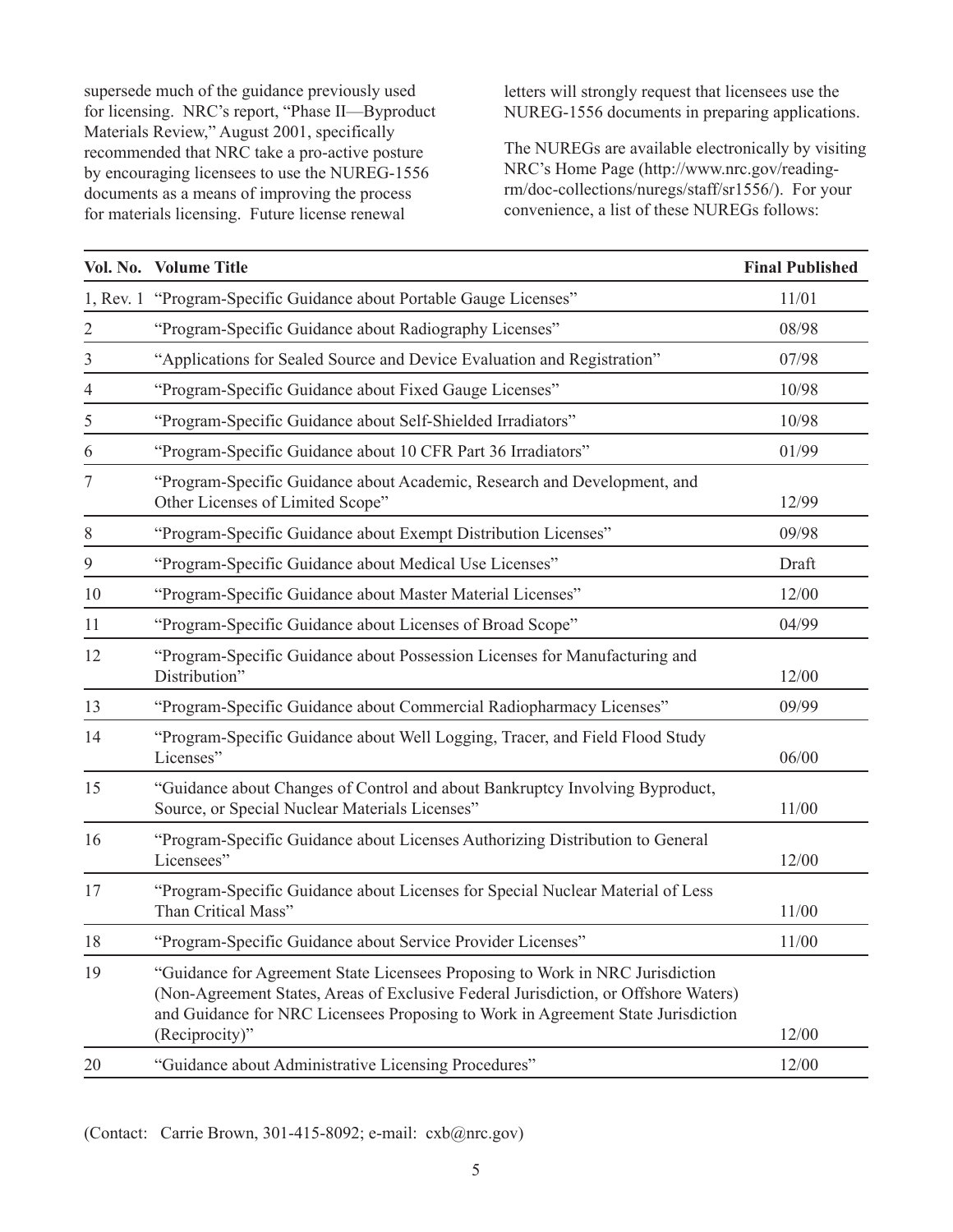## **SIGNIFICANT ENFORCEMENT ACTIONS**

The U.S. Nuclear Regulatory Commission's (NRC's) enforcement program can be accessed via the U. S. Nuclear Regulatory Commission's (NRC's) homepage [*http://www.nrc.gov/*] under "What We Do." Cases are listed under "Enforcement Documents," which can be accessed at *http:/ /www.nrc.gov/reading-rm/doc-collections/ enforcement/*. Additionally, documents related to cases can be accessed at [http://www.nrc.gov/], "Electronic Reading Room," "Documents in ADAMS." ADAMS is the Agency-Wide Document Access and Management System. Help in using ADAMS is available from the NRC Public Document Room, telephones: 301-415-4737, or 1-800-397-4209.

# *Medical*

## **Providence Hospital** (EA 01-157)

On March 22, 2002, a Notice of Violation was issued for a Severity Level III problem based on multiple failures involving the licensee's quality management program for the strontium-90 eye applicator program, which had resulted in 14 misadministrations.

#### **González Martínez Oncologic Hospital** EA-02-001 and EA-02-002

On March 12, 2002, a Notice of Violation and Proposed Imposition of Civil Penalty in the amount of \$7500 was issued for a Severity Level III problem involving multiple violations associated with the failure to secure (loss of) licensed material [a radioactive implant containing approximately 3.6 gigabecquerels (97 millicuries) of cesium-137], for approximately 19 hours. A Notice of Violation was also issued for a Severity Level III violation, for failure to notify NRC of the missing material within the required time limit.

## *Other*

## **Department of the Army** (EA 02-017)

On March 28, 2002, a Notice of Violation was issued for a Severity Level III violation involving the failure to secure from unauthorized removal, or limit access to, licensed material [approximately 1.3 gigabecquerels (34 millicuries) of cobalt-60] and the failure to control and maintain constant surveillance of this licensed material.

# *Individual Actions*

#### **Gerald Williams** (IA 01-049)

On December 3, 2001, a Notice of Violation was issued for a Severity Level III violation involving an individual's activities while employed at Centennial Engineering & Research, Inc. The individual deliberately caused his employer to be in violation of NRC requirements when he failed to: (1) submit an amendment request to reflect the designation of a new radiation safety officer; and (2) confine possession of byproduct material to the location authorized by the license.

(Contact: Sally Merchant, 301-415-2747; e-mail: slm2@nrc.gov)

# **SIGNIFICANT EVENTS**

The U.S. Nuclear Regulatory Commission (NRC) is providing summaries of these events to inform licensees of conditions they may encounter and of actions that may be taken to deal with them.

*Event 1:* Gamma Stereotactic Radiosurgery (Gamma Knife) Medical Event at Saint Luke's Medical Center, Milwaukee, Wisconsin

*Date and Place:* July 10, 2001; Saint Luke's Medical Center; Milwaukee, Wisconsin.

*Nature and Probable Consequences:* The licensee reported a medical event involving a patient who received a Cobalt-60 gamma knife treatment to the wrong treatment site. Two patients were prepared for treatment, but the wrong treatment plan was used for the first patient. Approximately 3.5 treatment fractions (of a total of eight fractions) were administered to the wrong site before it was discovered that the wrong treatment plan was being used. The patient received approximately 1280 centigray (rad) to the 50% isodose line, over a short period of time, to a small area of the brain. The patient subsequently received the correct treatment.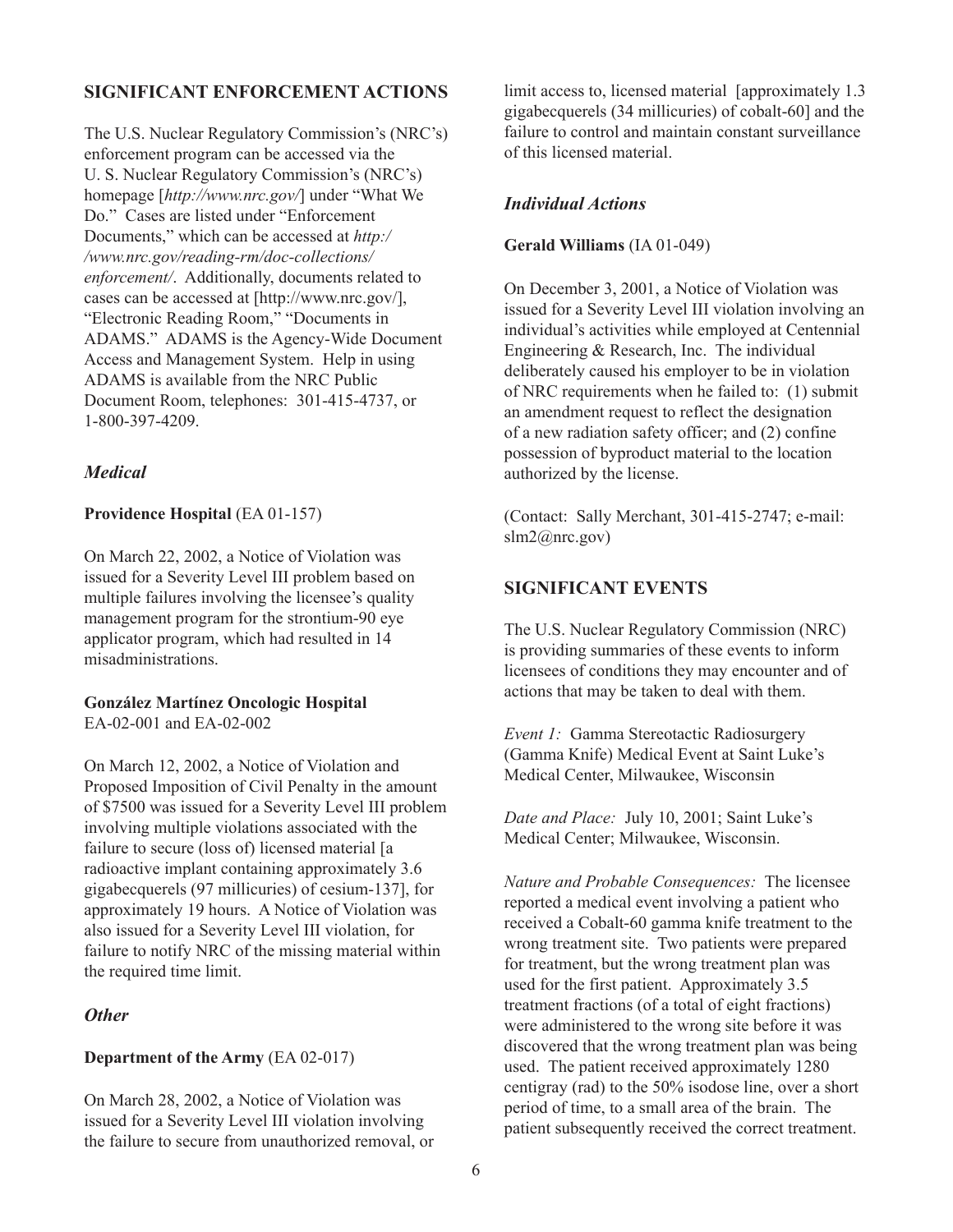The attending physician and the patient were notified on July 11, 2001. The root cause of this event was the failure to verify that the treatment plan used was for the patient being treated. NRC contracted a medical consultant to review this event. The consultant concluded that the dose to the 50% isodose line may be at the threshold of late central nervous system injury and the dose of approximately 2500 cGy (rad) to the 100% isodose line may produce symptoms. The consultant also concluded that long-term follow-up was indicated and that the patient is eligible for the U.S. Department of Energy, Office of Epidemiology and Health Surveillance, Long-term Medical Study Program.

#### *Actions Taken to Prevent Recurrence*

*Licensee:* Corrective actions include a more prominent display of the patient's name on the treatment forms, triple verification of each treatment coordinate, and physician sign-off that the treatment plan matches the patient being treated.

*NRC*: NRC conducted a special inspection on July 12 through July 27, 2001, with continuing review through November 9, 2001. NRC identified two Severity Level IV violations for failure to verify that the treatment parameters implemented were for the patient being treated. The inspectors also determined that this medical event constituted an isolated failure to properly implement the Quality Management Program written procedures.

(Contact: Roberto Torres, NMSS, 301-415-8112; e-mail: rjt@nrc.gov)

# **GENERIC COMMUNICATIONS ISSUED (February 1, 2002 - April 30, 2002)**

Note that these are only summaries of U.S. Nuclear Regulatory Commission (NRC) generic communications. If one of these documents appears relevant to your needs and you have not received it, please call one of the technical contacts listed below. The Internet address for the NRC library of generic communications is—*www.nrc.gov/reading-rm/doccollections/gen-comm/*.

Please note that this address is case-sensitive and must be entered exactly as shown.

#### *Information Notice (IN)*

IN 1999-28, Supplement 1, "Recall of Star Brand Fire Protection Sprinkler Heads," was issued on March 22, 2002. This notice was issued to all holders of licenses for nuclear power, research and test reactors, and fuel cycle facilities, to notify them that the Consumers Product Safety Commission is seeking to expand the original recall of the Star brand fire protection sprinkler heads. This supplement provides information that came to light after the issuance of the original IN.

(Contacts: Paul Lain, NRR, 301-415-2346, e-mail: pwl@nrc.gov; Peter Lee, NMSS, 301-415-8111, e-mail: psl1@nrc.gov)

#### *Regulatory Issue Summary (RIS)*

RIS 2002-06, "Evaluating Occupational Dose for Individuals Exposed to NRC-Licensed Material and Medical X-Rays," was issued on April 16, 2002. This summary was issued to all medical licensees to inform them of a personnel radiation monitoring compliance issue identified during recent inspections of medical licensees. In addition, this RIS provides specific guidance for determining doses to individuals who receive exposures from medical x-ray radiation, while wearing protective apparel (i.e., protective apron, or protective apron and thyroid shield).

(Contact: Joseph E. DeCicco, NMSS, 301-415-7833, e-mail: jdx1@nrc.gov)

(General Contact: Kevin M. Ramsey, NMSS, 301-415-7887, e-mail: kmr@nrc.gov)

# **SELECTED** *FEDERAL REGISTER* **NOTICES (March 1, 2002 - March 31, 2002)**

*NOTE*: U.S. Nuclear Regulatory Commission (NRC) contacts may be reached by mail at the U.S. Nuclear Regulatory Commission, Washington, DC 20555-0001. *Federal Register* Notices may be found at *http://www.access.gpo.gov/su\_docs/aces/ aces140.html*.